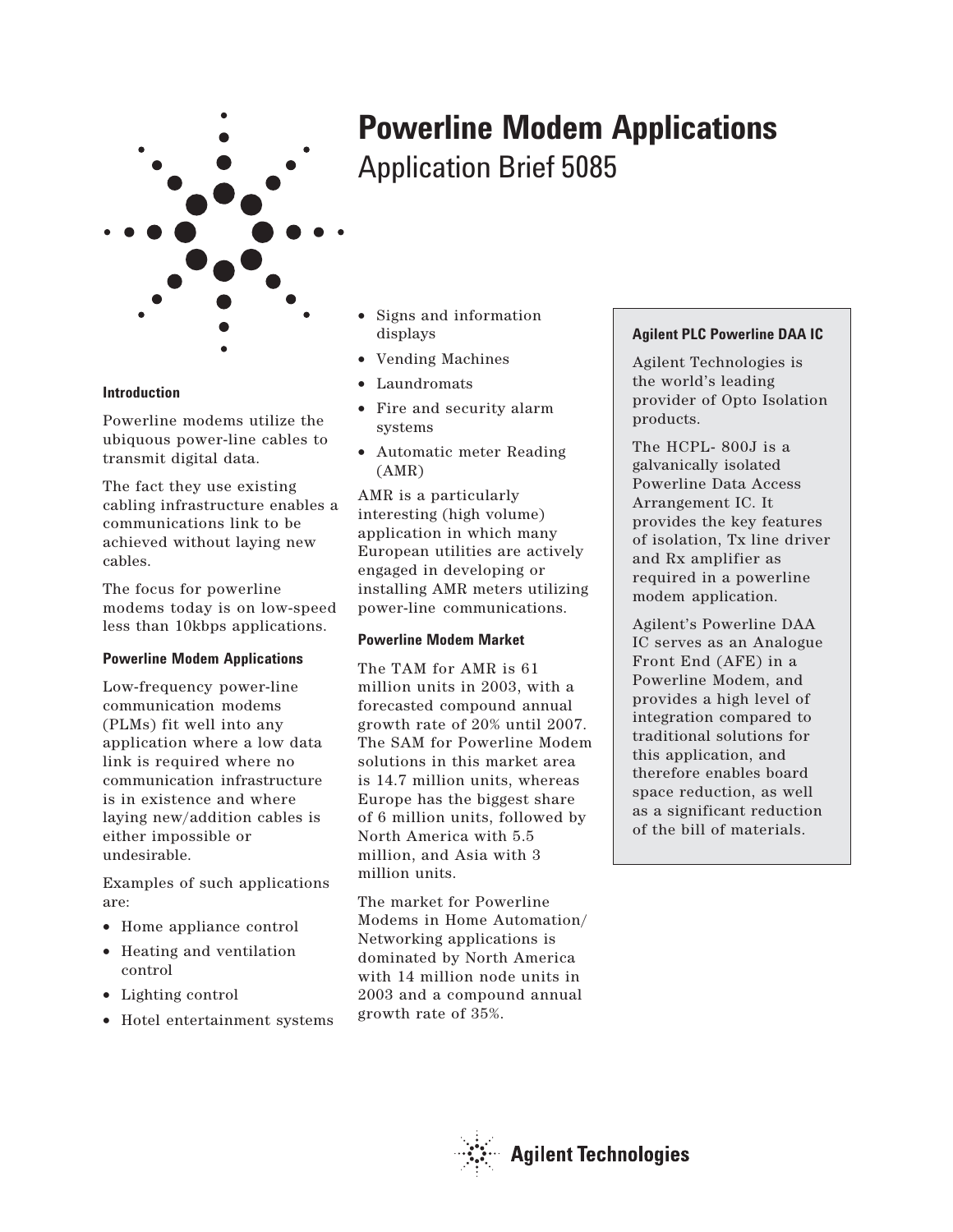## **Main Components of a Powerline Modem**

- 1. Modem IC
- 2. Analog Front End (AFE)
- 3. Supplementary Microprocessor for error correction

## **1. Modem IC**

The Modem IC traditionally carries out the modulation/ demodulation function. In the transmit path the modem IC converts a serial data bit stream directly into a modulated signal which can be coupled onto the power-line.

In the receive path the modem IC converts the analog signal on the power-line to a serial bit stream.

## **2. Analog Front End (AFE)**

To couple the Modem IC RX/ TX signals onto the power-line an analog front end (AFE) is required.

The AFE provides voltage and current signal amplification and galvanic isolation to protect the user and equipment from both the normal 230 VAC line voltage and from much higher transient voltages frequently appearing on the lines. The AFE is traditionally a complex analog circuit requiring the use of many discrete components including bulky isolation transformers.

## **3. Error Correction**

The digital data stream from the demodulator in the receiver of the modem IC is more often than not punctuated by frequent data bit errors caused by noise transients on the power line.

To counter these bit errors and ensure communication reliability, the modem IC is normally supplemented with a microprocessor, which is used to perform error correction such as forward error correction (FEC) together with cyclic redundancy check (CRC).

## **Reference Design: Agilent/ Freescale (Motorola) Powerline Modem**

Agilent's contribution to a Powerline Modem application lies in providing the AFE part of the solution. The Agilent HCPL-800J is designed to work with various Modem ICs. Figure 1 shows a reference design using a Freescale Modem IC as an example.

The Agilent/ Freescale solution offers a highly integrated alternative to traditional powerline modem solutions.

# *1. Freescale DSP56F801*

The use of the Freescale DSP56F801 effectively combines the modem IC and microcontroller function into a single chip.

Furthermore the DSP processor has enough processing overhead to include additional error correction features further improving communication reliability.

The flash based program ensures that it can easily be modified to accommodate many variants of power-line modems standards, even potentially allowing for the user application to be integrated.

# *2. Agilent HCPL-800J*

To couple the transmit/ receive signal onto the power-line an AFE based on the HCPL-800J is used.

The use of this highly integrated optical based solution in this application provides not just a large reduction in the bill of materials (BOM), it also provides significant performance advantages.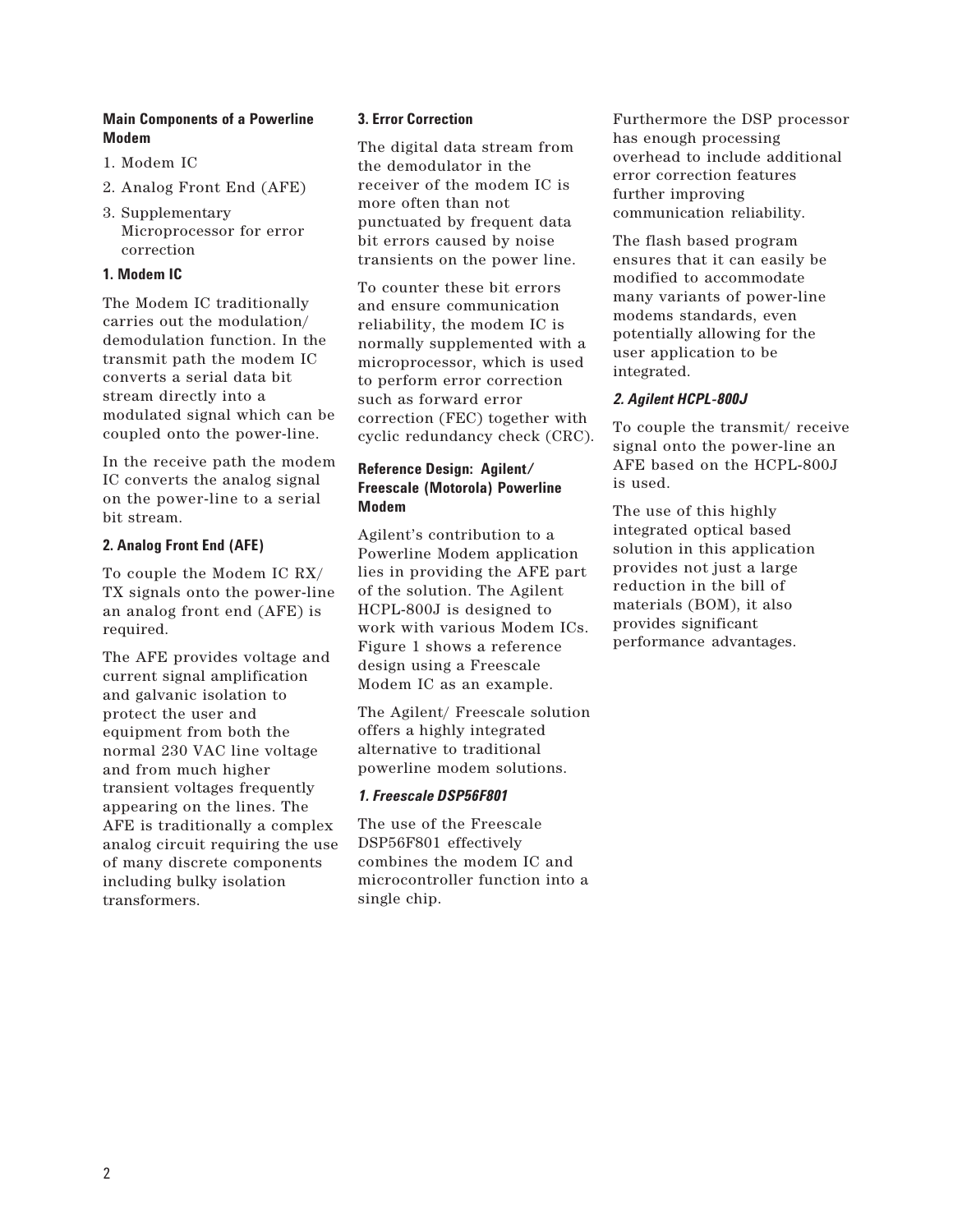#### **Value Proposition**

The Agilent/ Freescale powerline modem solution provides a much higher level of integration than traditional solutions that leads to savings on board space, significant reduction of discrete parts used.

Performance advantages over traditional solutions are:

#### *Freescale DSP56F801*

- Meets CENELEC EN50065-1 Regulations
- 10kbs Raw data rate
- Forward Error Detection (FEC)
- Bit interleaving
- 16 bit Cyclic Redundancy Check (CRC) Data Encryption

#### *Agilent HCPL 800J*

- Compact AFE with inbuilt Power Supply
- Low distortion line driver-No external filter required to meet regulatory requirements. Resulting in very high coupling efficiency, which allows low signal attenuation under all line conditions.
- High power >1A line driver. Ensures low transmission attenuation under all line conditions.
- Highly efficient line driver significantly reduces PLM power requirements.
- High surge isolation User application very well protected from power-line surges. Application robustness is not compromised with addition of PLM.
- High signal isolation Common mode noise at receiver reduced. Improves communication performance.



Related useful Information on Powerline Modem applications and related products

Application Note 5074

Data Sheet 5989-0402EN



**Figure 1. Reference Design – Powerline Modem Application**